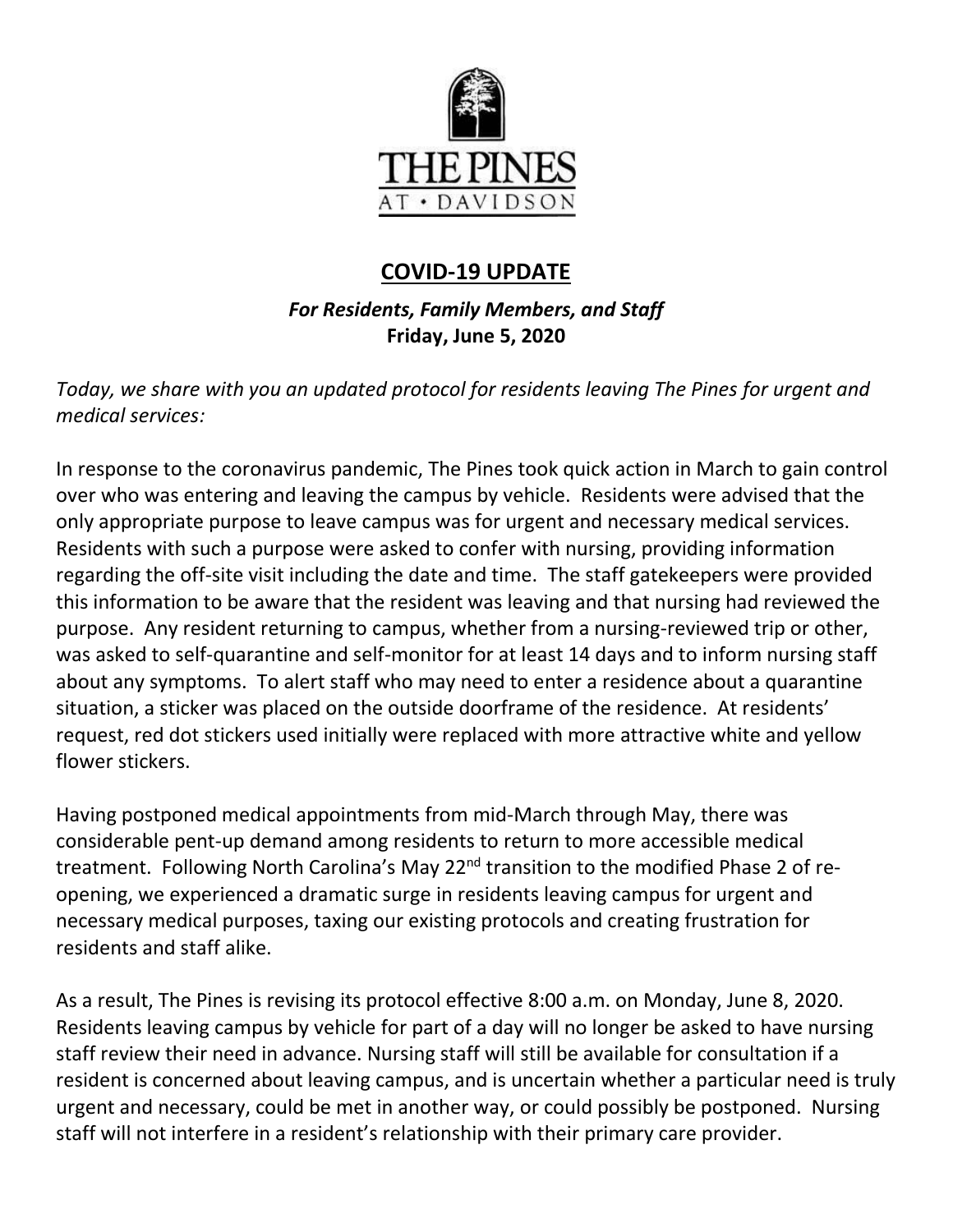Now when residents leave campus, we ask that they stop for our staff gatekeeper, identify themselves by name and residence number, their anticipated return time and, *if they choose to*, share their purpose for leaving campus - all of which will be kept confidential. Upon return, residents are asked to again stop for the gatekeeper, and identify themselves and the approximate time they left campus, so a return can easily be matched with a departure. These returning residents are still expected to self-quarantine for at least the next 14 days.

In keeping with existing policy, residents planning to be away from The Pines overnight or longer, are asked to notify the Reception Desk in advance of their departure, and include an anticipated date of return. Upon returning, the gatekeeping process above will occur, and the resident(s) will self-quarantine and self-monitor for at least 14-days.

One additional change in our protocol is to eliminate the need for a 14-day self-quarantine following an off-site medical appointment *for which a resident uses The Pines' medical transportation service*. The involvement of Pines' staff with such visits greatly increases our assurance that the opportunity for contact with an infected individual is minimized during the resident's time off campus.

Residents are again encouraged to maintain a daily journal or log of any contact they have with other individuals at The Pines, but especially with anybody when a resident is off campus. This information may prove useful at a future time when an infected individual is identified and public health authorities or staff pursue contact tracing. Having a daily record will likely be much more effective than re-constructing this information many days after the fact.

These changes in protocol do not in any way change the conditions of any federal, state, county or town mandate or guideline, nor do they change the perspective and recommendation of The Pines' management. In light of every resident being at "high risk" if contracting coronavirus, The Pines maintains a very strong belief that our campus is a much safer place to be at this time than most other locations in nearby communities. The trends of new confirmed cases of COVID-19 and new hospitalizations in the county and statewide indicate *active spread* of the virus, and increased likelihood of additional transmission. SARS-CoV2, the coronavirus which causes COVID-19, is widely known to be highly contagious, and often transmitted by individuals who have no symptoms and do not know that they are infected. Now, more than ever, we advise residents to make the wisest choice in each situation that will assure not just their own personal protection, but the protection of all other members of The Pines community. In addition to adhering to the protective practices North Carolina dubs "the three W's," a reasonable perspective to adopt during this time would be that any other individual with whom one comes into contact is infected with coronavirus. As is the case with most viruses, we believe it is better to be safe, than to be sorry.